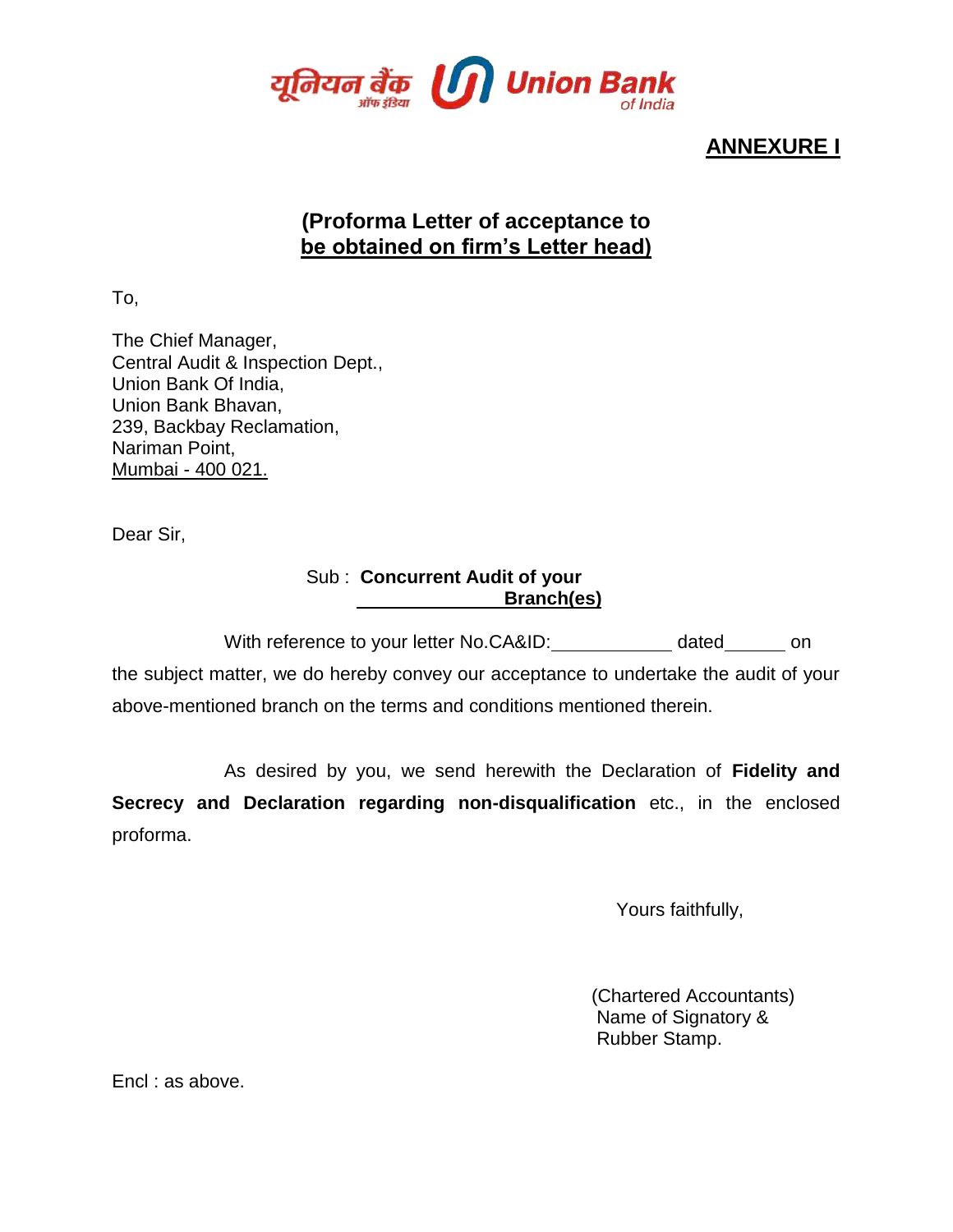

# **ANNEXURE II**

### **Letter of confirmation regarding Non-disqualification of Audit Firm/Consultant ( to be subitted on letter head )**

To,

The Dy. General Manager, Central Audit & Inspection Dept., Union Bank Of India, Arcade, Tower No.4, 2<sup>nd</sup> Floor, World Trade Centre, Cuffe Parade, Mumbai - 400 005.

Dear Sir,

With reference to your letter No. CA&ID: dated \_\_\_\_\_\_\_\_ I/we confirm as follows:-

- i) I am/Any of our partners is not an officer/employee of your Bank.
- ii) I am/Any of our partners is not a partner or in employment of any office or employee of your Bank.
- iii) I am/Any of our partners or Associates firms or sister concern or Branch office, is not assigned with Statutory Audit of your Bank.
- iv) I am/We are not otherwise disqualified to accept the audit in terms of Section 226 of the Companies Act - 1956.
- v) I/We also confirm that I am/we are full time practising chartered accountants and am/are not employed elsewhere and do not have any other business interest.
- vi) I/We also confirm that I/we will not be disqualified during the course of audit for any of the reasons mentioned above.
- vii) I/We undertake not to subcontract the audit work assigned to me/us to any outsider.

Yours faithfully,

Name of Signatory & Rubber Stamp.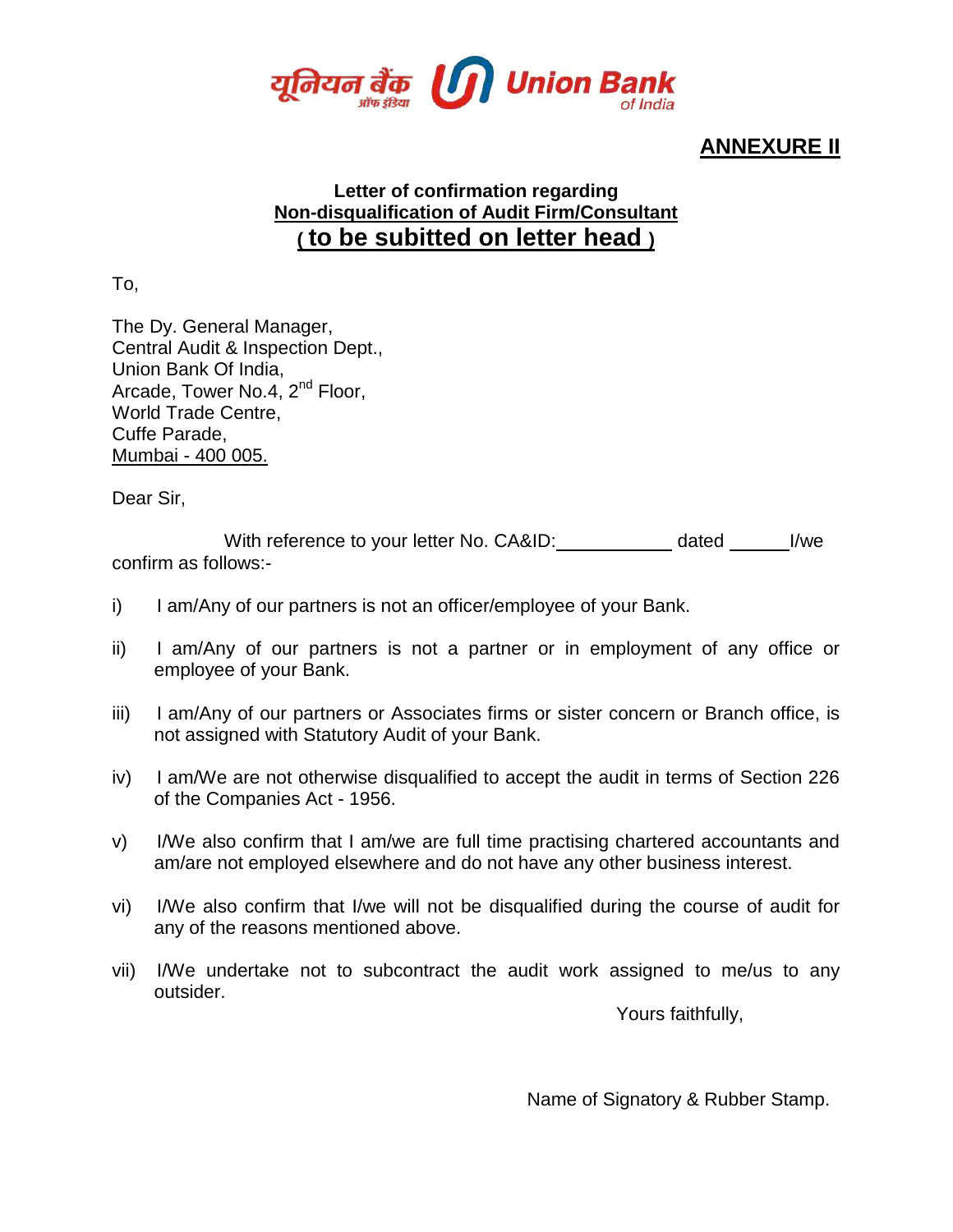

# **ANNEXURE III**

### **DO'S AND DON'TS FOR INTERNAL / CONCURRENT AUDITORS**

### **Do's**

The Inspecting / Internal Auditors should

- 1. Pre-inspection study of the branch by going through the auditee related off site surveillance reports and pre requisites documents.
- 2. Prepare proper audit plan based on 1 above.
- 3. To maintain utmost secrecy with regard to inspection program and its findings.
- 4. Auditors to display team spirit and avoid misunderstandings / arguments in the presence of auditees.
- 5. Inspection of the branch has to be commenced before commencement of business hours to verify the physical cash, security arrangement etc.
- 6. To act in a normal friendly fashion and help to improve normal working of the branch.
- 7. Discuss his findings with branch officials on daily basis and try to rectify the defects then and there itself.
- 8. Give auditees a chance to express their opinion while discussing the issues. Getting proper explanation in a co-operative atmosphere will save precious time.
- 9. In case of difference of opinion with auditee, the auditor should first discuss with the leader of his team. Further discussion with head of Regional Audit Office / Zonal Audit Office level if required, may be made. Besides, discussion if required with GM (CA&ID) can also be made for guidance / instruction.
- 10.If the inspecting officer comes across any information which causes him to suspect any element of fraud, gross negligence, gross incompetence or similar unfavorable actions or tendencies, he should report the matter to the leader of the team immediately.
- 11.The members of the team should keep continuous dialogue with the leader of the team on important findings and be guided by his advice.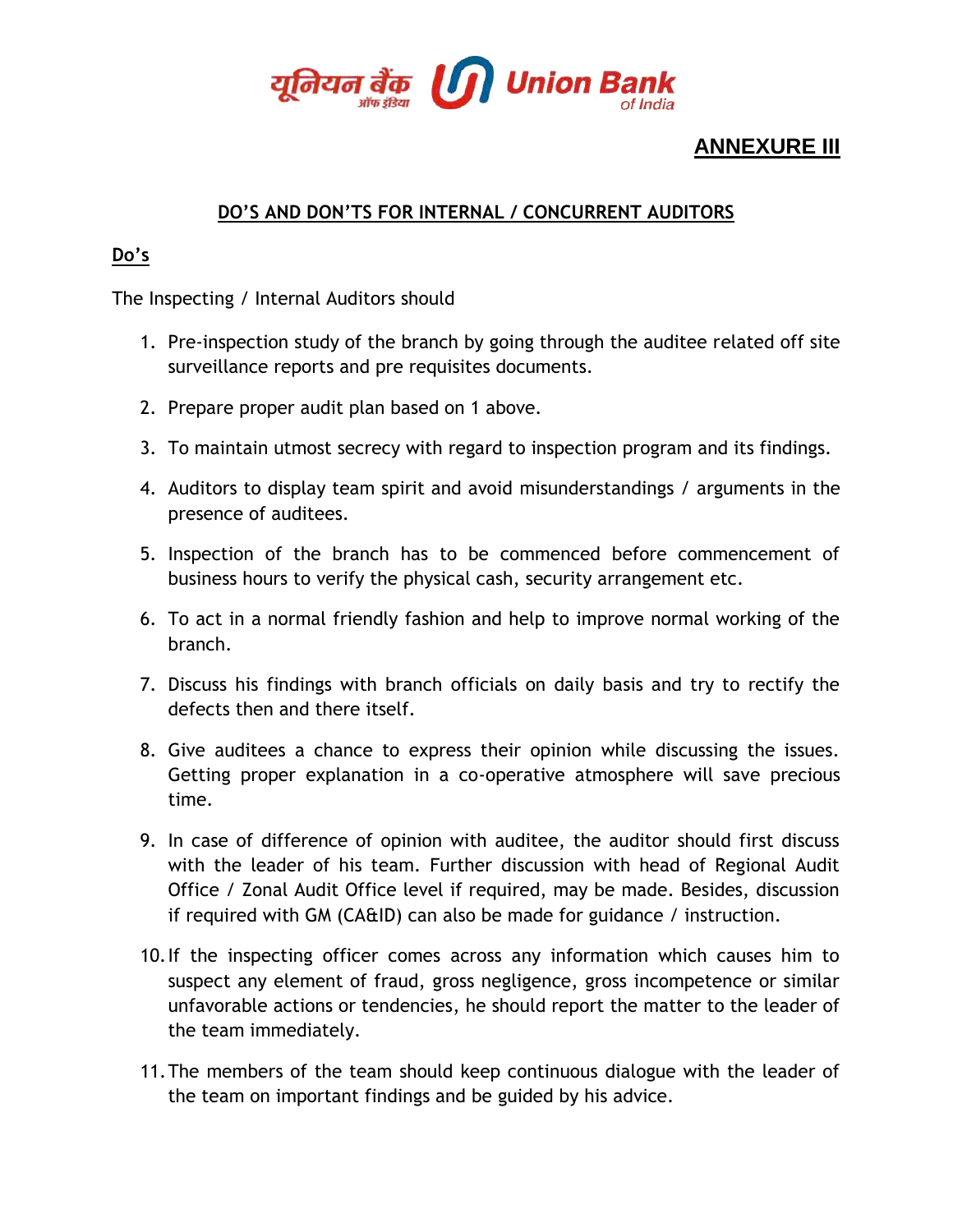

#### 12.Auditor should maintain a neat appearance and a courteous manner.

#### **Don'ts:**

- 1. Auditor need not act overly reserved or unfriendly in order to maintain his independence as an inspecting officer. A forbidding attitude on his part may well cause others to adopt the same attitude towards him. This can adversely affect the work entrusted to the inspecting officer.
- 2. Auditor should not get involved in heated argument with auditee.
- 3. Auditor should not give orders to auditee and seek requirements from the officer assigned to assist him on a particular job. The concerned officer would issue the necessary orders to their employees if he accepts inspector's suggestions and recommendations.
- 4. Auditor should not delay the submission of audit report.

Auditor should not discuss sensitive matters of the auditee with others.